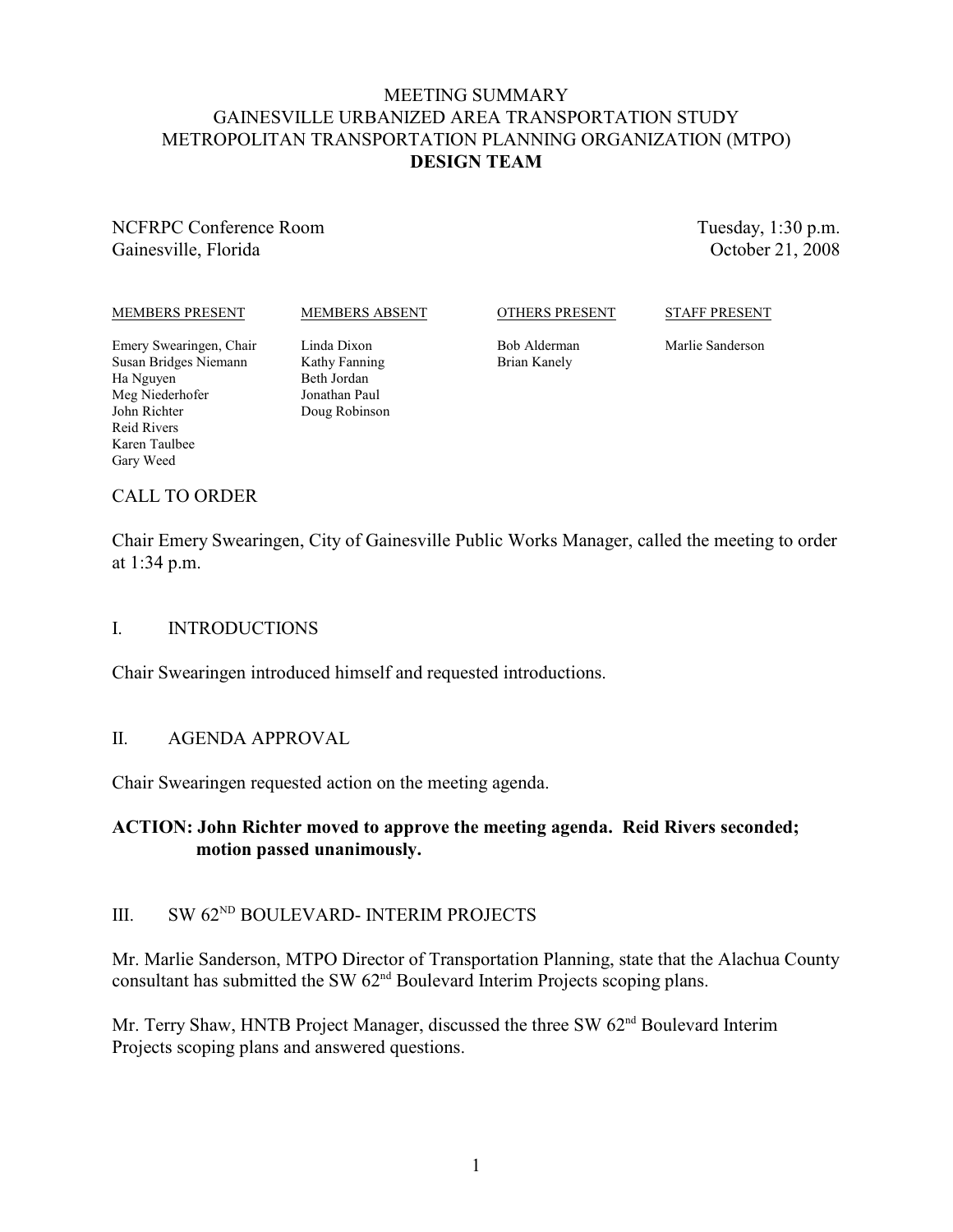# **ACTION: John Richter moved to recommend that the MTPO:**

- **1. approve the scoping plans for the three interim projects with the understanding that the mast arms will be painted black; and**
- **2. request that Alachua County execute a maintenance agreement with the Florida Department of Transportation (FDOT) if such an agreement is required by FDOT in order to have black mast arms.**

**Reid Rivers seconded; motion passed unanimously.**

# IV. SW  $20^{TH}$  AVENUE- SCOPING PLANS

Chair Robinson stated that FDOT staff has submitted scoping plans for SW  $20<sup>th</sup>$  Avenue from SW 43<sup>rd</sup> Street to SW 34<sup>th</sup> Street.

Mr. Karen Taulbee, FDOT Transportation Specialist, discussed the SW  $20<sup>th</sup>$  Avenue scoping plans and answered questions.

# ACTION: John Richter moved to recommend that the MTPO approve the SW 20<sup>th</sup> Avenue **Scoping Plans with the Alternative 1 Cross-Section (see Exhibit 1), considering the following elements in design as this project progresses:**

- **1. amend the typical section to show 11-foot travel lanes, 1-foot separation, and 5-foot bikelanes (similar to Millhopper Road);**
- **2. consider moving the sidewalk back to accommodate a planting strip where appropriate and applicable; and**
- **3. consider reducing the bus lane to 11-foot for the "Smart Bus Bay" typical section.**

#### **Susan Nieman seconded.**

Chair Swearingen request the motion be split regarding changes to the proposed plans.

# **SPLIT ACTION PART ONE:**

John Richter moved to recommend that the MTPO approve the SW 20<sup>th</sup> Avenue **Scoping Plans with the Alternative 1 Cross-Section (see Exhibit 1), considering as this project progresses amending the typical section to show 11-foot travel lanes, 1-foot separation, and 5-foot bikelanes (similar to Millhopper Road). Susan Nieman seconded; motion passed 7 to 1.**